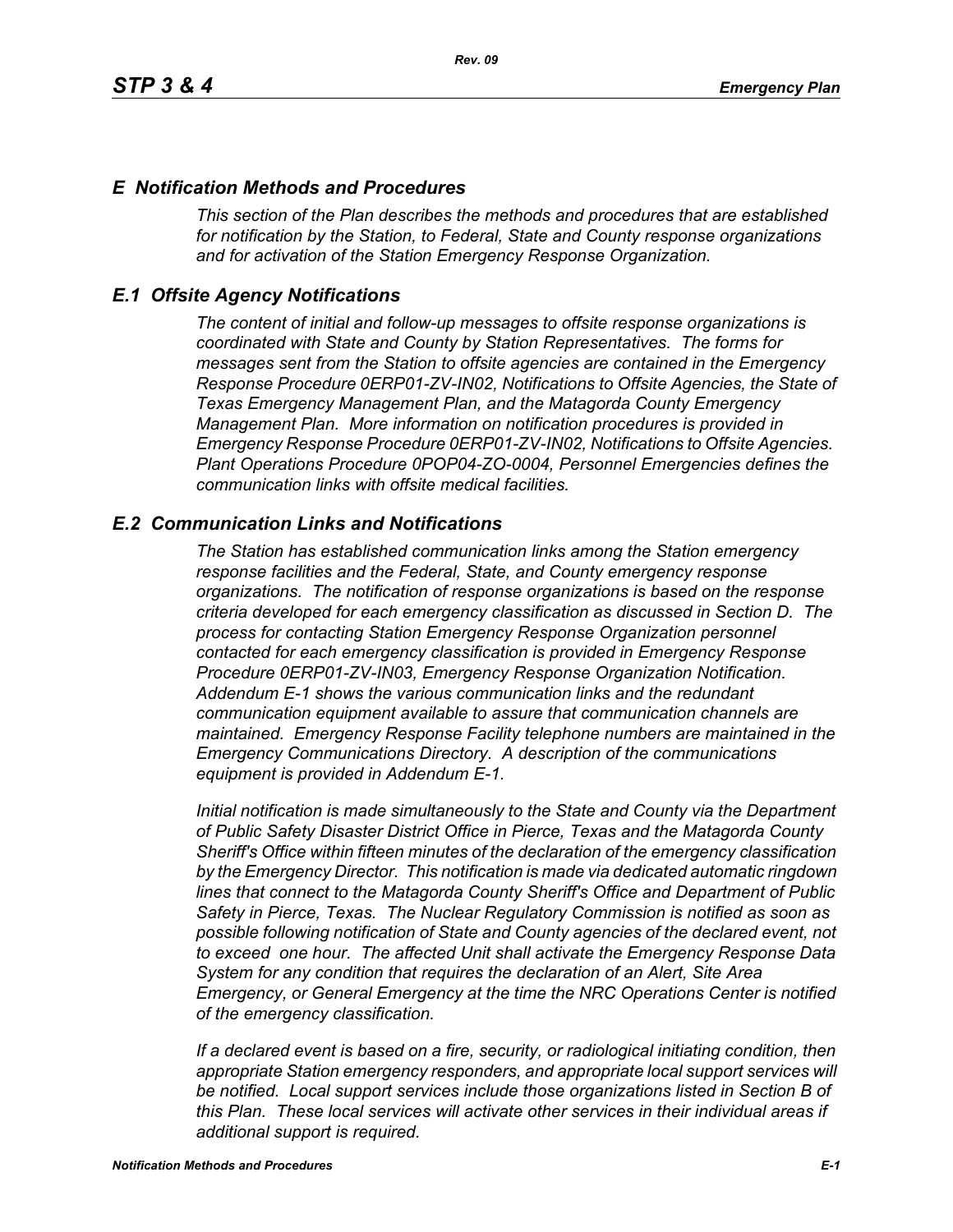# *E.2.1 Unusual Event*

*For an Unusual Event, emergency classification, the Shift Supervisor serving as Emergency Director, will initiate notifications in accordance with Emergency Response Procedure 0ERP01-ZV-IN02, Notifications to Offsite Agencies, and 0ERP01-ZV-IN03, Emergency Response Organization Notification. These procedures are prepared to meet the requirements of Code of Federal Regulations, Title 10, Part 20.2202 or 50.72.*

# *E.2.2 Alert*

*For an Alert emergency classification, the Emergency Director will initiate notifications in accordance with Emergency Response Procedure 0ERP01-ZV-IN02, Notifications to Offsite Agencies, and augment the onshift duty complement using 0ERP01-ZV-IN03, Emergency Response Organization Notification. The Station Emergency Response Organization will be notified and requested to report to their respective Emergency Response Facilities. The Operations Support Center and the Technical Support Center will be activated. The Emergency Operations Facility and Joint Information Center are staffed as a precautionary action, and may be activated at the discretion of the Emergency Director. Dose projection capability is provided in the Emergency Operations Facility at an Alert. Personnel in the Emergency Operations Facility act in a support role to the Technical Support Center. The purpose of this emergency classification is to provide early and prompt notification of minor events which could lead to more serious consequences given operator error or equipment failure, or which may be indicative of more serious conditions that are not yet fully realized.*

# *E.2.3 Site Area Emergency*

*For a Site Area Emergency classification, the Emergency Director will initiate notifications in accordance with Emergency Response Procedure 0ERP01-ZV-IN02, Notifications to Offsite Agencies, and augment the activated ERO staff utilizing 0ERP01-ZV-IN03, Emergency Response Organization Notification. Members of the Station Emergency Response Organization are notified and requested to report to their respective emergency response facilities which are activated at the Site Area Emergency. The emergency classification reflects conditions where full mobilization of emergency personnel is indicated, as well as, the dispatch of Offsite Field Teams with associated communications.*

*The Department of State Health Services, shall establish communications with the Matagorda County Emergency Management Organization, the Texas Department of Public Safety, the Governor's Division of Emergency Management, and the Station.* 

*The Department of State Health Services, may activate its Radiological Response Organization and dispatch Radiological Response Teams to the site environs to perform radiological monitoring and environmental impact assessment. The Emergency Management Council is activated upon notification of the declared event by the Station. The Department of State Health Services may dispatch a mobile environmental analysis and sampling vehicle to the Staging Area at the Bay City Civic Center to assist the Radiological Response Teams.*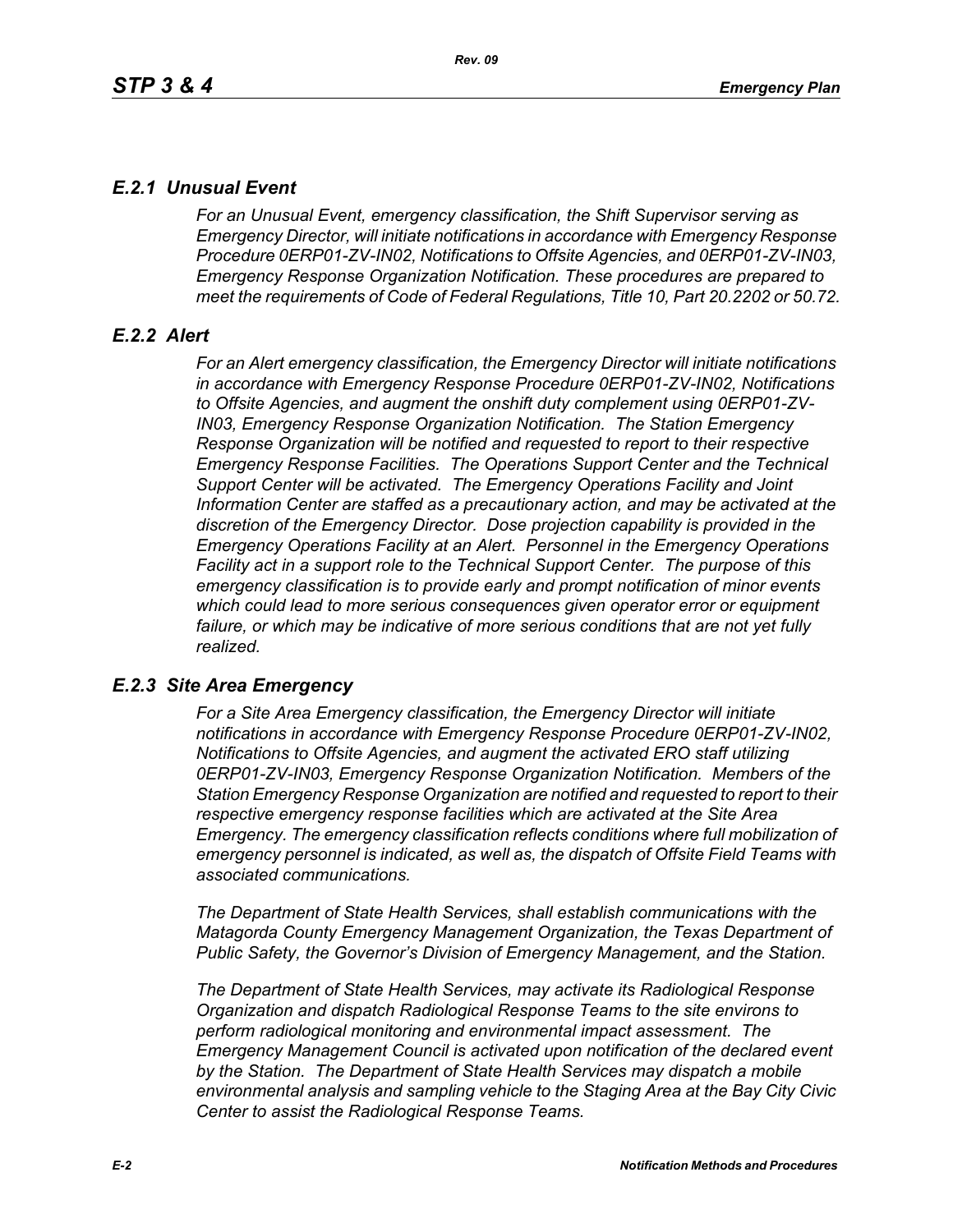# *E.2.4 General Emergency*

*For a General Emergency classification, the Emergency Director will initiate notifications in accordance with Emergency Response Procedure 0ERP01-ZV-IN02, Notifications to Offsite Agencies, and notify Emergency Response Organization personnel utilizing 0ERP01-ZV-IN03, Emergency Response Organization Notification. The entire Station Emergency Response Organization is notified and directed to report to their respective emergency response facilities. The emergency classification reflects conditions requiring immediate implementation of appropriate predetermined protective actions.*

*The Department of State Health Services, shall establish communications with the Matagorda County Emergency Management Organization, the Texas Department of Public Safety, the Governor's Division of Emergency Management, and the Station.*

*The Department of State Health Services, may activate its Radiological Response Organization and dispatch Radiological Response Teams to the site environs to perform radiological monitoring and environmental impact assessment. The Department of Public Safety may provide escort for the Department of State Health Services, Radiological Response Team personnel. The Emergency Management Council is activated upon notification of the declared event by the Station. The Department of State Health Services will dispatch a mobile environmental analysis and sampling vehicle to the Staging Area at the Bay City Civic Center to assist the Radiological Response Teams.*

### *E.3 Notification of the General Public*

*The general public (resident and transient population) will be notified of an Unusual Event through press releases, radio broadcasts, and other news media. The general public will be notified of Alert or higher declarations through news advisories and/or Emergency Alert System messages prepared by Matagorda County Emergency Management officials. During emergencies that may require the implementation of protective actions, the general public will be alerted by the Prompt Notification System, which consists of alert radios, warning sirens, and news advisories and/or Emergency Alert System messages. This system is designed to enable the County authorities to notify essentially all of the population within the Emergency Planning Zone within about fifteen minutes.* 

*Sirens are utilized to alert the more densely populated areas identified on Figure E-1. This system was designed considering the Federal Emergency Management Agency's Outdoor Warning System Guide (CPG-17), Federal Emergency Management Agency - Report-10, and the Nuclear Regulatory Commission's guidance presented in NUREG-0654/FEMA-REP-1, Rev. 1. All sirens have a single tone, two signal capability with a required signal duration of at least three minutes. The siren system is activated from the Matagorda County Sheriff's Office, or from the Station Emergency Operations Facility; individual sirens can be activated singularly at the individual siren location. The Station is responsible for the maintenance and routine testing of the siren system in accordance with NUREG 0654/Federal Emergency Management Agency Report-1 and the siren manufacturer's technical manual.*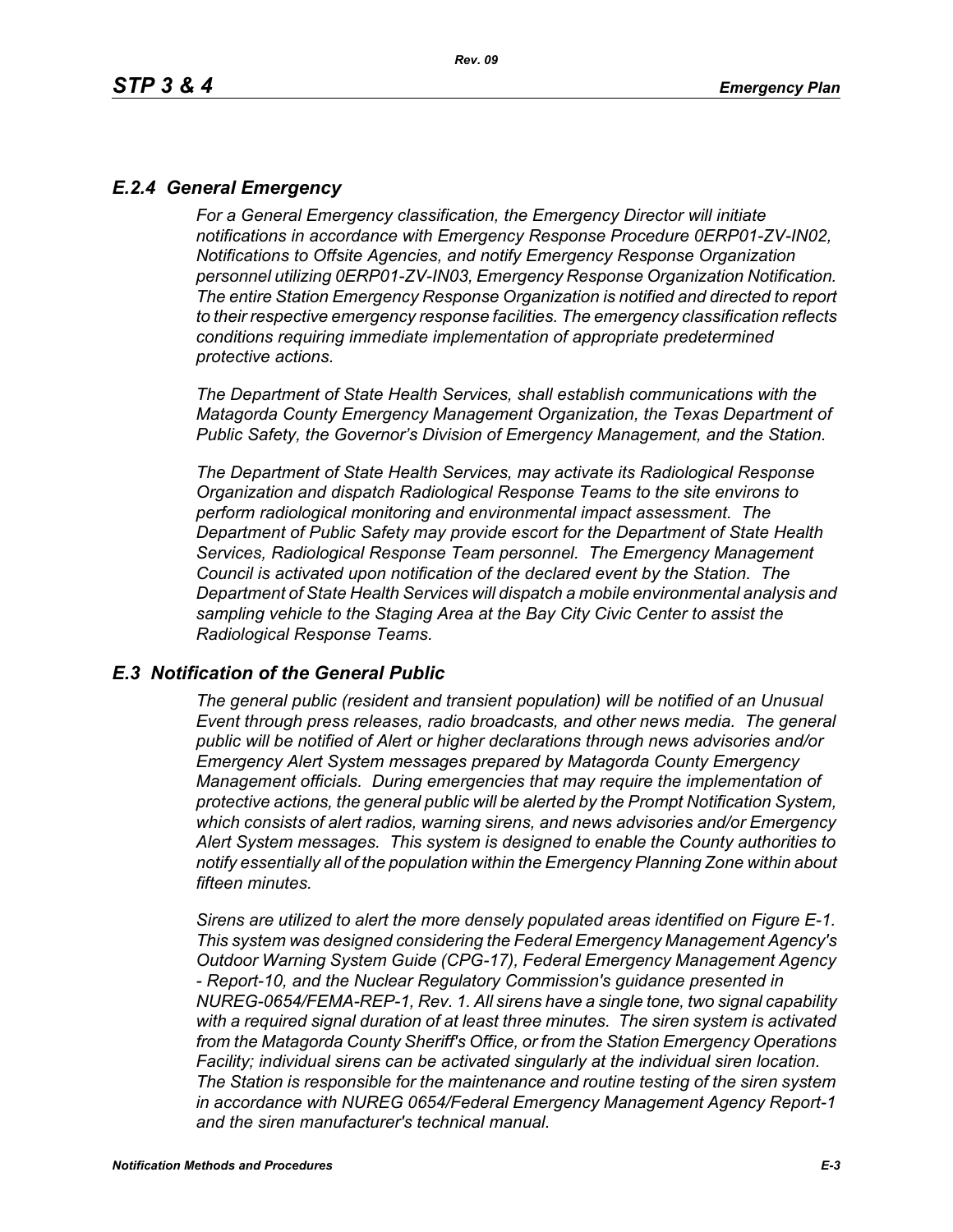*Deficiencies that are identified in the routine testing of the siren subsystem shall be corrected in an expedient manner not to exceed four months [10CFR50.54(s)(2)]. During this period of time, alternate notification methods shall be provided for residents within the siren's coverage, if the deficiency renders a siren out-of-service. This service is described in Matagorda County Emergency Management Plan Procedures.*

*The warning sirens and alert radios are activated by radio signal. The primary activation point is the Matagorda County Sheriff's Office. The sirens are activated by radio directly from the Sheriff's Office. The alert radios are activated by an Emergency Alert System signal from KMKS FM Radio Station in Bay City based on direction from Matagorda County Emergency Management officials. This service to the general public is provided 24 hours per day to accommodate day or night activation's. The secondary control point for the siren system is the Station Emergency Operations Facility. The siren system will be activated at the secondary control point only as directed by the Matagorda County Emergency Management officials and as approved by the Emergency Director.* 

*Reasonable efforts shall be made to provide alert radios to residences within the ten mile emergency planning zone that are outside the effective coverage area of the siren system, as well as to major businesses, recreational areas and schools within the ten mile emergency planning zone. The alert radios are tested on a regular basis with activation of the test signal for the Emergency Alert System. Radios have a battery backup provision in the event of power failure. Instructions for use accompany the radio package. Maintenance and documentation is the responsibility of the Station.* 

*The public receives instructions periodically that they are to tune to their local Emergency Alert System radio station, KMKS FM Radio, for emergency instructions whenever the sirens or alert radios are activated. The Emergency Alert Messages originate from Matagorda County officials.* 

### *E.4 Matagorda County Instructions to the Public*

*Matagorda County Emergency Management officials may use preformatted messages which give instructions to the public regarding specific protective actions to be taken by occupants of affected areas, if protective actions become necessary. Typical text for the messages are provided in the Matagorda County Emergency Management Plan Procedures. The Station has established notification methods and will provide information to Matagorda County that will allow officials of Matagorda County to make decisions on the appropriate public warning messages to be broadcast via the Emergency Alert System.*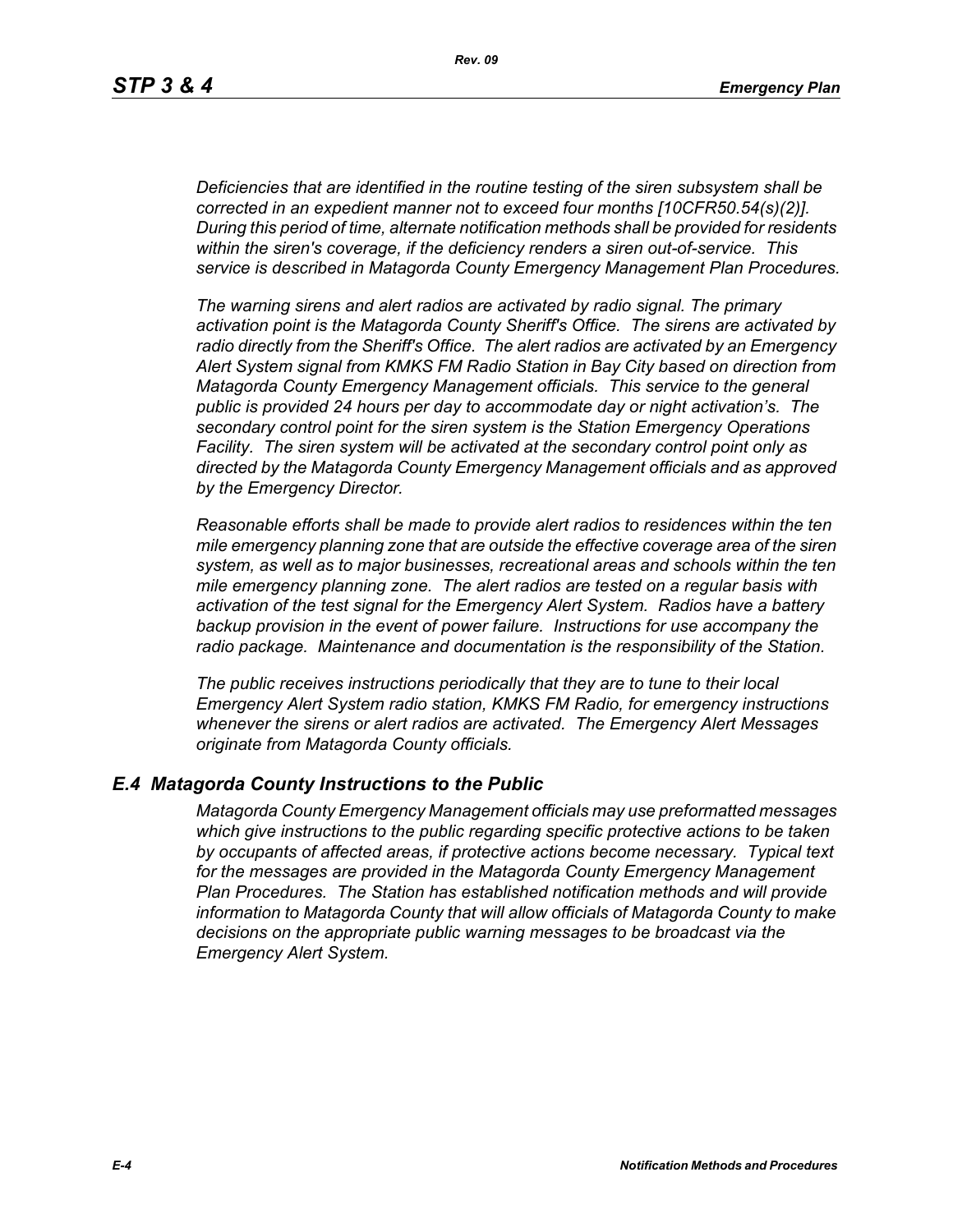# *Addendum E-1 Emergency Response Facilities Communications Page 1 of 3*

# *1.0 Function*

*The communications systems are designed to provide rapid and efficient communications required for operation and administration of the plant under all operating and emergency conditions. The diverse subsystems provided assure that adequate onsite and offsite communications are available to support orderly plant operation, shutdown, firefighting, and evacuation. In addition, attention is given to maintaining contact with the Matagorda County Sheriff's Office, the Department of Public Safety Disaster District in Pierce, Texas, and the Nuclear Regulatory Commission.*

## *2.0 Design Bases*

*The communications systems are not safety related and have no safety design bases. Failure of these systems shall not compromise any safety-related system nor require a plant shutdown.*

*The communications systems are designed to provide effective onsite and offsite communications. It allows operation and administration of the plant during all modes of operation.*

### *3.0 Description*

### *3.1 The following typical subsystems are provided:*

- *Telephone System*
- *Public Address (paging/alarm system)*
- *Maintenance Jack System*
- *Two-way Radio System*
- *Radio Paging System (beeper)*
- *Communications Console*
- *Satellite Telephone*
- *Emergency Notification & Response System (ENRS)*

## *3.1.1 Onsite Communications Systems*

#### *3.1.1.1 Telephone System*

*The telephone system is a Public Branch Exchange system that provides dial access to General Telephone Company of the Southwest in the Palacios central office, and microwave circuits to Bay City and Houston. The system has an independent, automatic starting and switching, backup power source. Additionally, dial*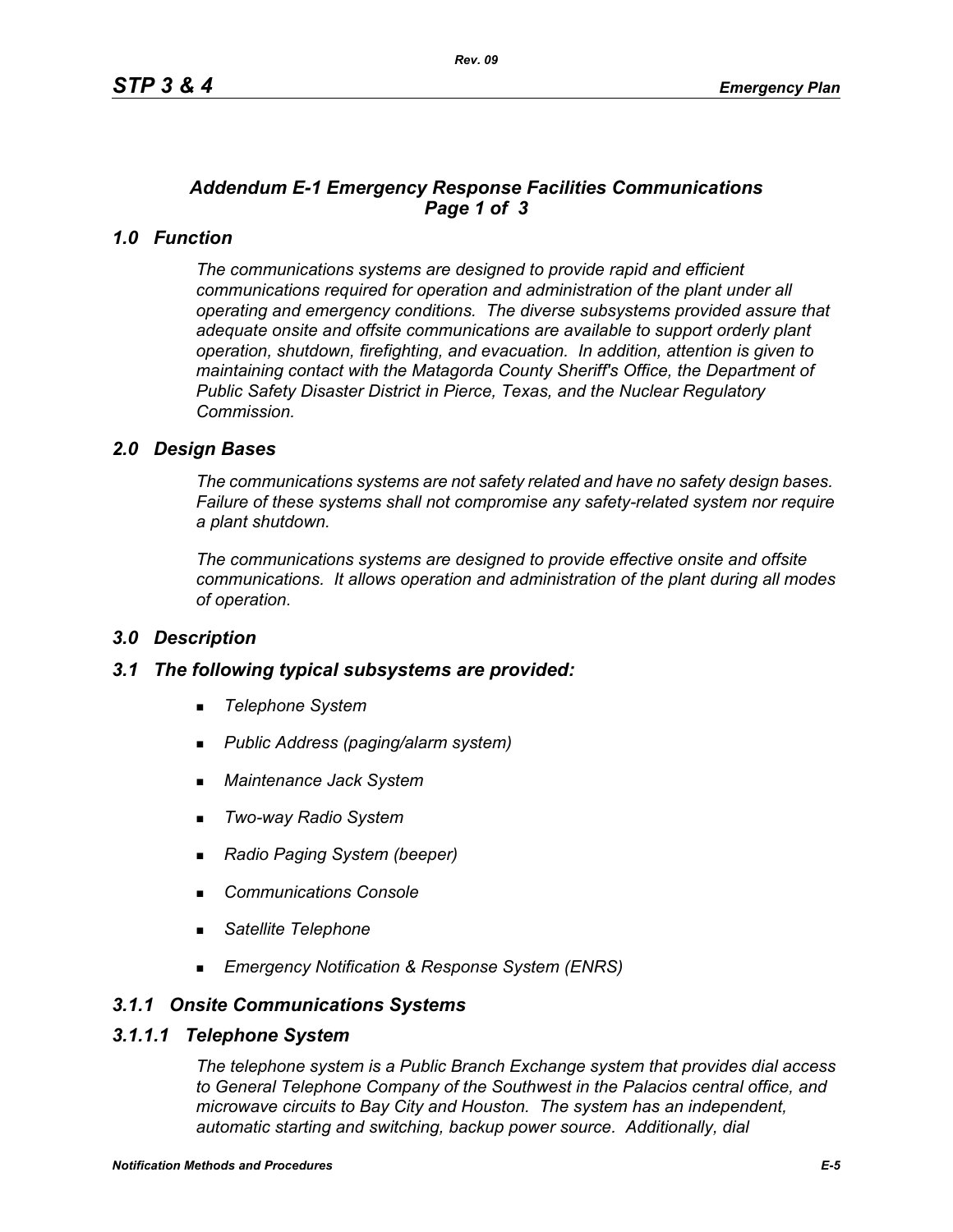# *Addendum E-1 Emergency Response Facilities Communications Page 2 of 3*

*access to the plant voice paging system, the radio paging system (beeper) and telecopiers is provided.*

# *3.1.1.2 Public Address (Paging/Alarm System)*

*The voice paging and alarm system is provided to transmit routine messages, and emergency signals, such as fire, plant evacuation, and radiation emergency alarms. Flashing lights are provided in high noise areas inside plant buildings.*

## *3.1.1.3 Maintenance Jack System*

*Telephone jack stations are provided throughout the plant for operating convenience during repair, operation, and maintenance of equipment required for safe shutdown.* 

*Two-Way Radio System Radio repeater base stations provide communication between control base stations, mobile units and hand-held portable radios within the plant area. Self-contained batteries power hand-held portables.* 

# *3.1.1.4 Radio Paging System (Beeper)*

*The radio paging system includes a fixed transmitter and receives only portable units. The pager system is a tone system that may be activated from plant telephones or from offsite touch-tone telephones.* 

# *3.1.1.5 Communications Consoles*

*The communications consoles provide plant operators with access to the telephone system, two-way radio channels, radio paging systems, and the public address systems. Plant emergency and fire alarm signals are activated from designated communications consoles.*

# *3.1.1.6 Emergency Notification & Response System (ENRS)*

*ENRS is an offsite automated computer operated system used for ERO pager activation and AutoDial Telephone notification of declared emergencies. This system maintains a redundant system in case of a primary system failure. A backup to the offsite automated computer system consists of activation of all STPNOC ERO pagers.*

# *3.1.2 Offsite Communications Systems*

*Access to the nationwide dial telephone network is through the local telephone exchange at Palacios, Texas. The exchange is owned and operated by General Telephone Company of the Southwest. The Center Point Energy microwave system also provides communication circuits into Houston. Offsite communication with the commercial telephone network is established via these circuits and can be accessed from both the Control Rooms, both Technical Support Centers, and the Emergency Operations Facility.*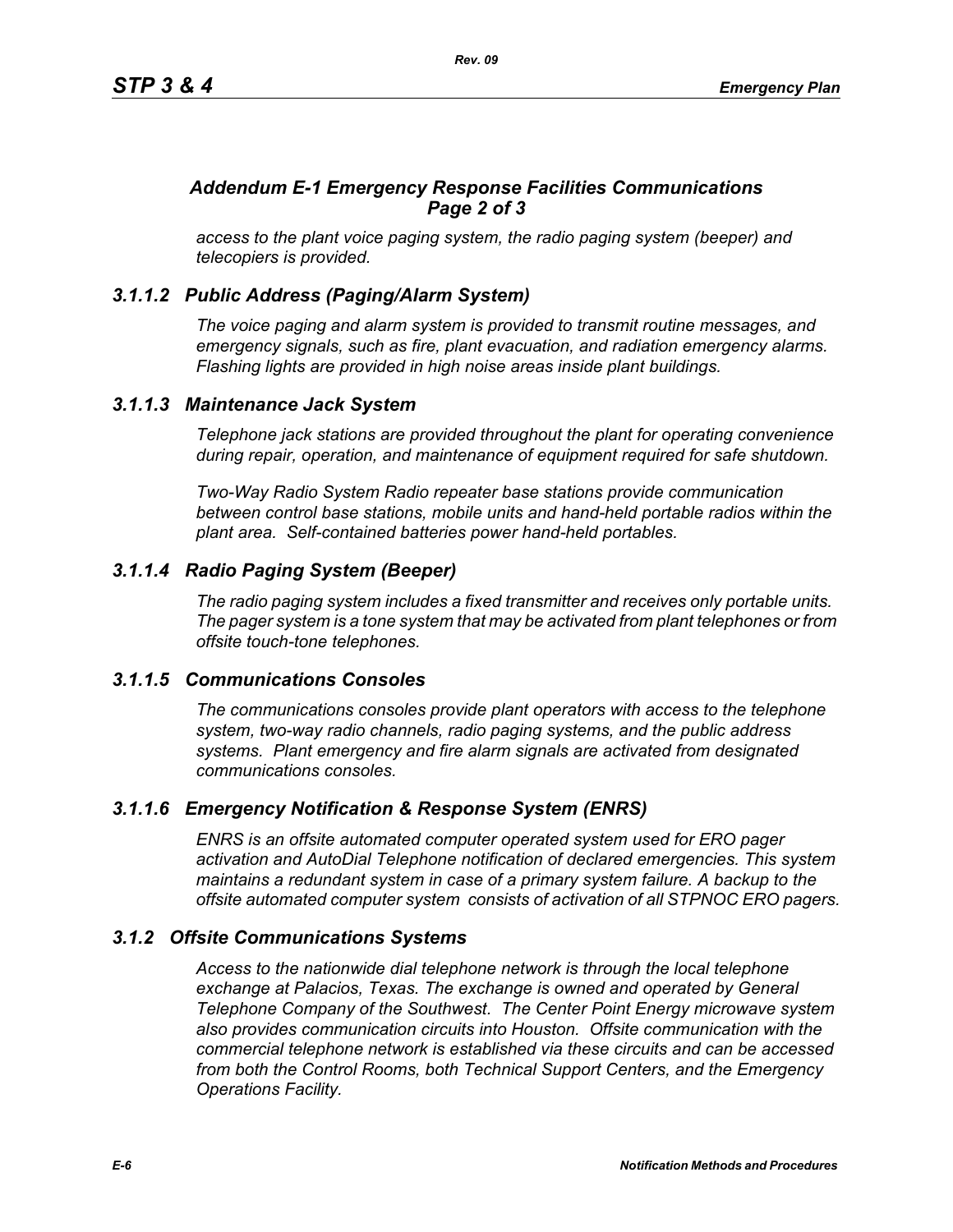## *Addendum E-1 Emergency Response Facilities Communications Page 3 of 3*

*Dedicated automatic ringdown lines allow immediate and direct contact with the Matagorda County Sheriff's Office and the Texas Department of Public Safety, Disaster District Sub 2C in Pierce.*

 *The Federal Telephone System (FTS) 2001 is a dedicated telephone system for establishing contact with the Nuclear Regulatory Commission Operations Center in Rockville, Maryland. This telephone circuit is also known as the Emergency Notification System.*

*The Health Physics Network, another Federal Telephone System (FTS) 2001 dedicated telephone system, is designed to provide communications with the NRC Health Physics Section and/or other nuclear power plants during a declared emergency or drill/exercise.*

*Special telephone service circuits allow immediate and direct contact with the STP Coordinator.*

*A satellite telephone is maintained in the Control Rooms. This telephone can be operated on Alternating Current or Direct Current power and provides worldwide access via satellite in case of a total loss of all telephone capability to the Station and/or surrounding area.*

### *3.2 Operation*

*The communications systems are designed to allow contact among plant personnel, and plant-to-offsite communications during normal and emergency conditions.Station procedure 0PGP05-ZV-0011, Emergency Communications, provides guidance regarding the operation of the Emergency Communication systems when responding to an emergency or drill/exercise. Station procedures 0PGP05-ZV-0002, Emergency Response Activities Schedule, and 0PGP07-ZA-0011, Communication Systems, provide details on the maintenance and testing requirements for the communication systems.*

### *3.3 Systems Interface*

*The telephone system provides interface between incoming telephone lines, the microwave system, plant voice paging system, radio-paging system, communications consoles and other associated equipment. The communications consoles interface with the telephone system, the radio system, and the plant voice paging system. Radio and telephone equipment used in the Technical Support Centers and Emergency Operations Facility are powered from separate non-Class 1E diesel generator-backed busses. Refer to Figure E-2, Typical Emergency Response Facilities Communications Pathway.*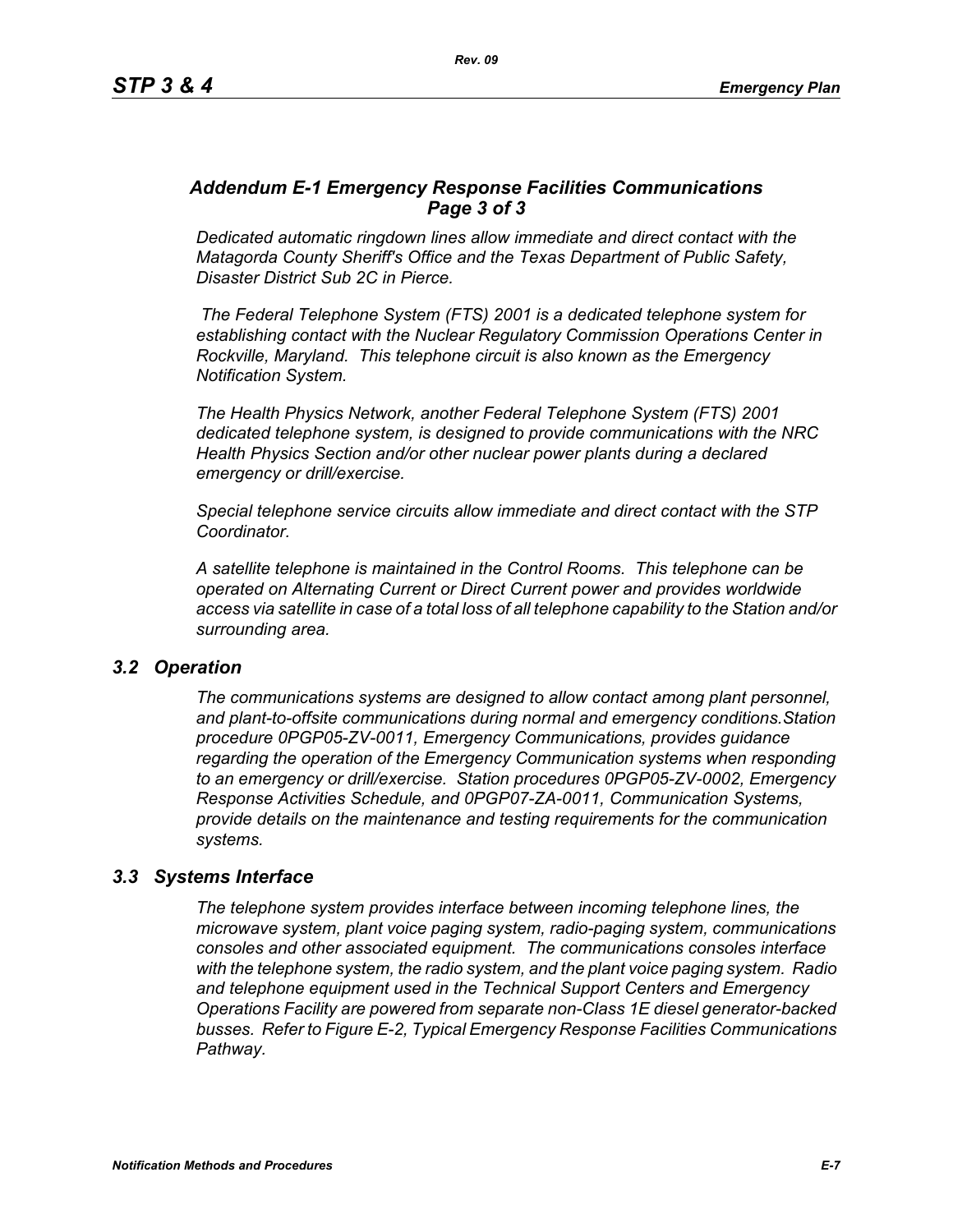

*Rev. 09*

*STP 3 & 4*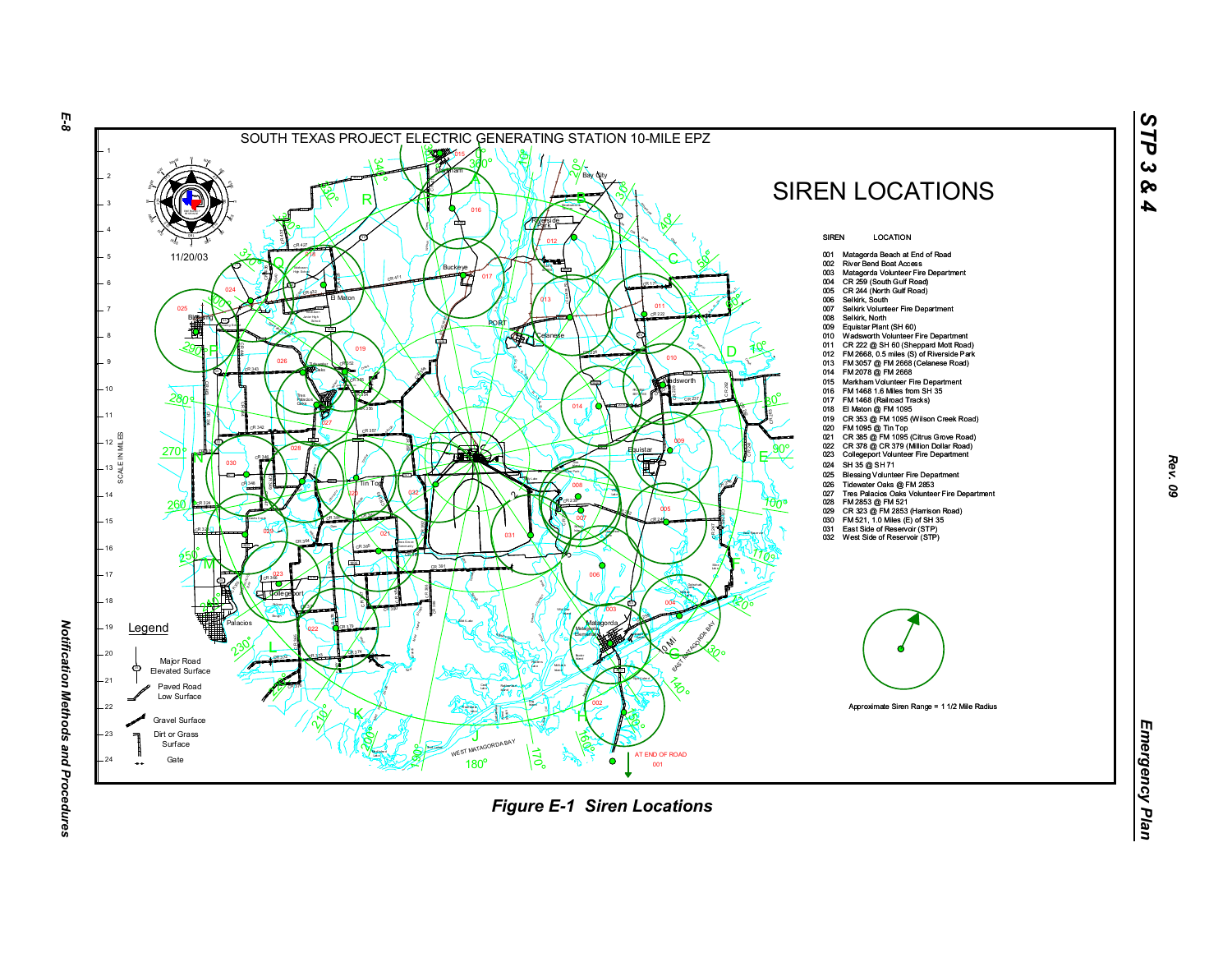

*Figure E-2 Typical Emergency Response Facilities Communications Pathway*